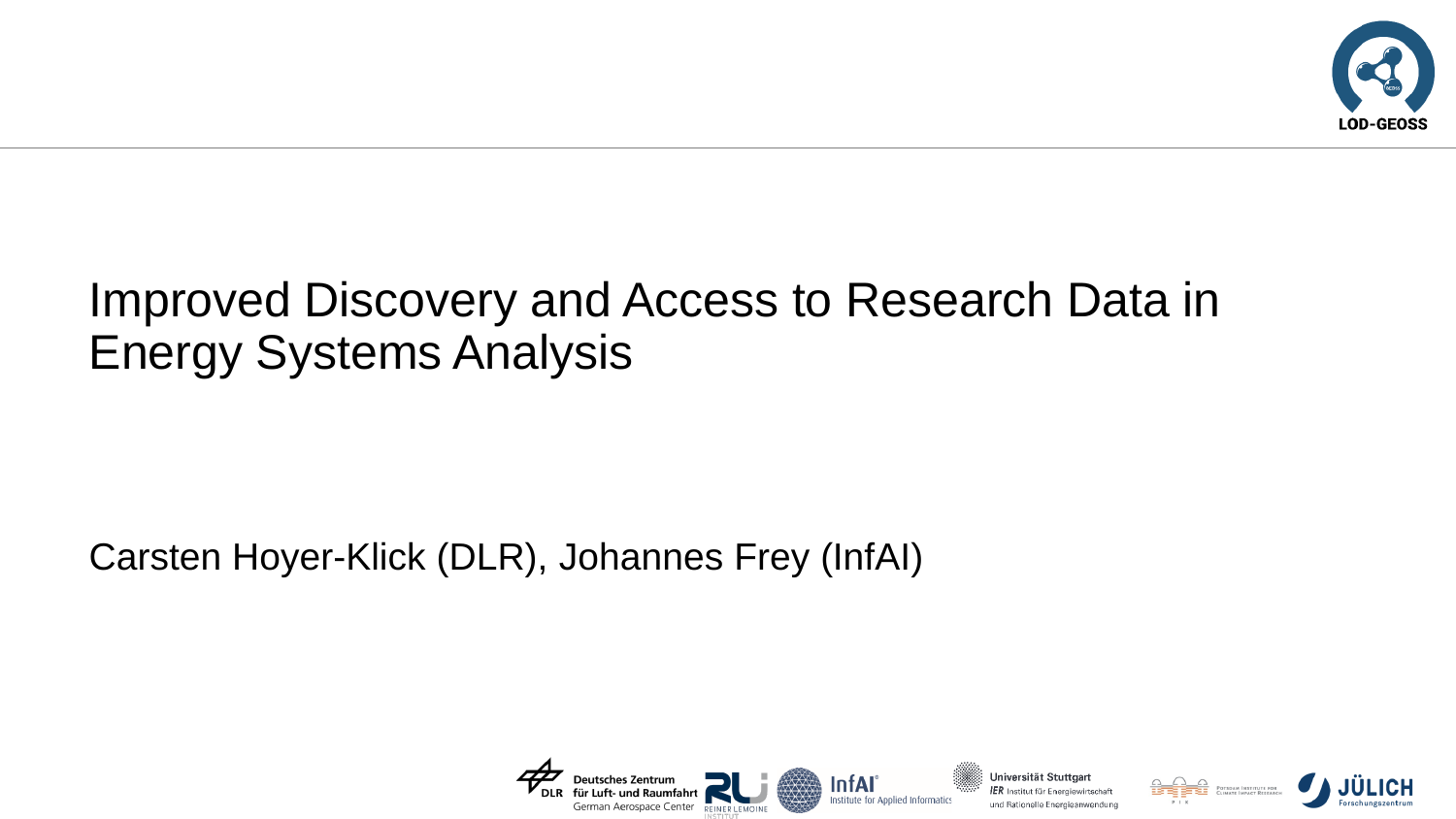# The Domain of Energy Systems Analysis

**Deutsches Zentrum** 

r Luft- und Raumfahrt

German Aerospace Center REINER LEMOIN



- › Modelling is very dependent on a wide range of different input data and produces a lot of data itself
- › Very heterogenous input data, e.g.
	- › Geographical and meteorological data (gridded data)
	- › Time series of demand, prices
	- › Technology data bases
	- › Parameters





InfAl



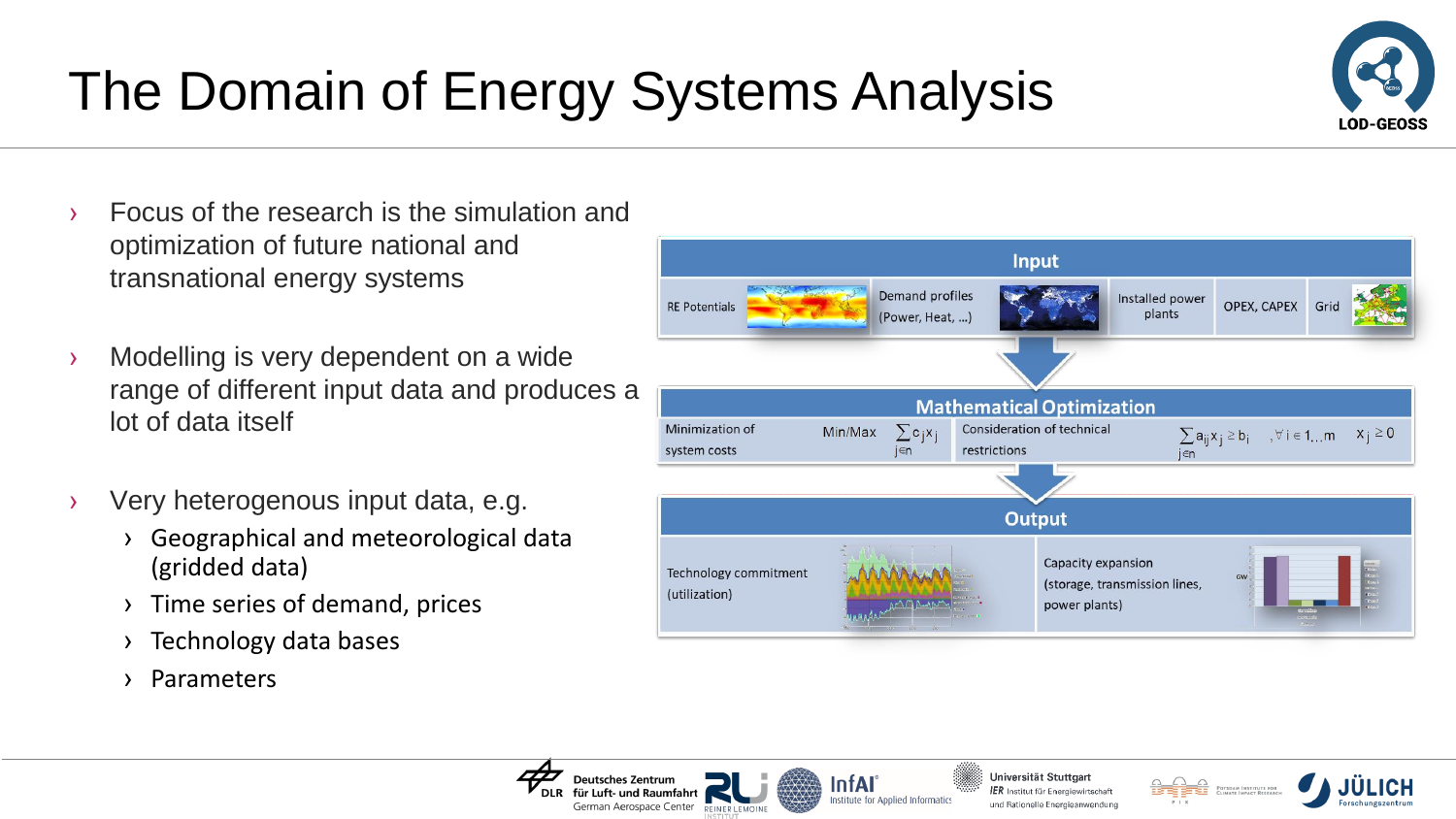- › Many data bases exist, each in its own flavor
	- › Data access

Challenges I:

- › Data format
- › Data licenses (if at all)
- › Sometimes hard to find
- › Descriptive information missing or not well attached and therefore little information to be crawled
- › Data collection is a labor intensive task
- › Data cleaning is repeated by many researchers with different results

**Deutsches Zentrum** 

German Aerospace Center REINER LEMOIN

› Data quality is often unknown







InfAl





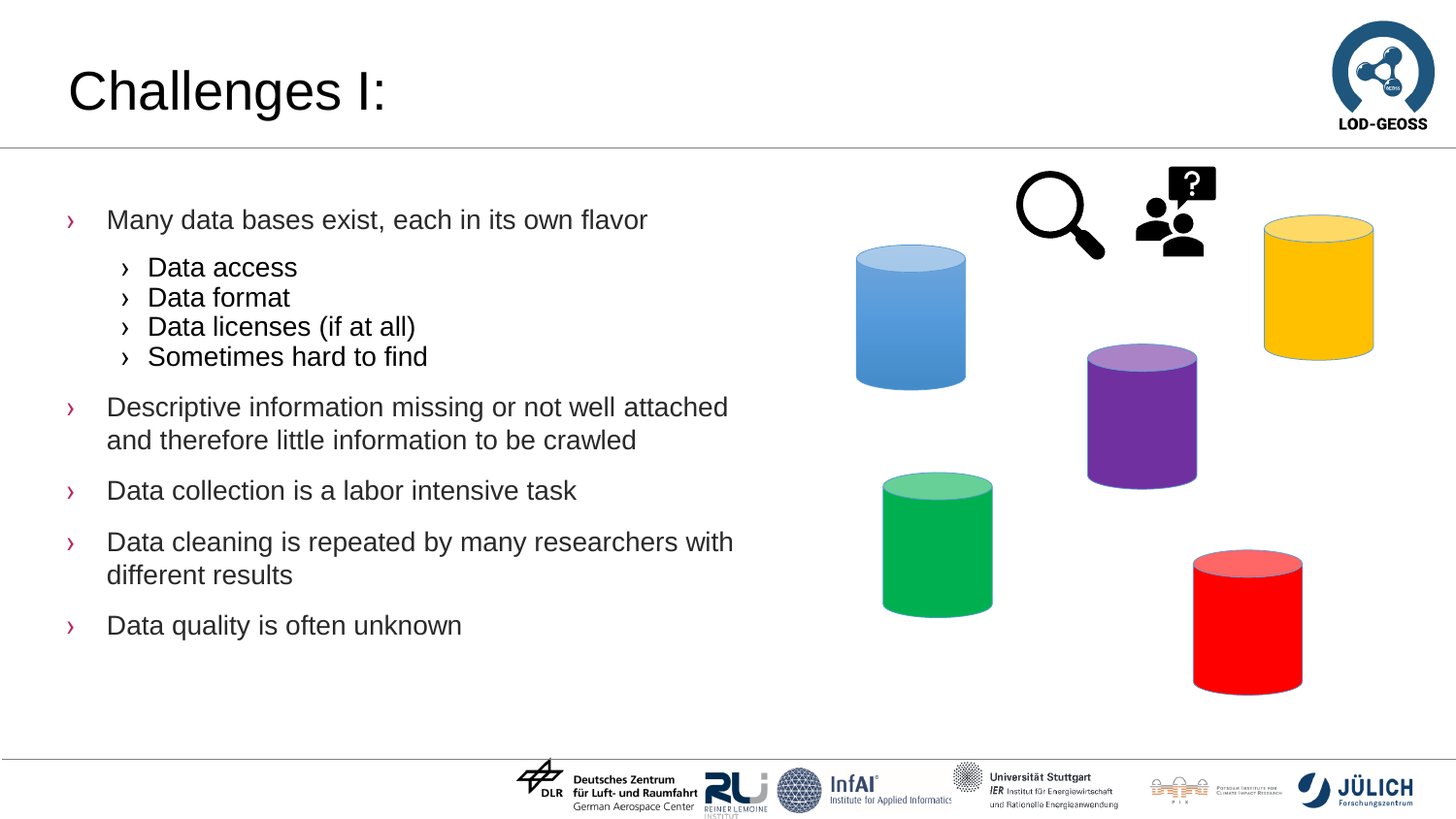

- › Many providers of Earth Observation data
- › Every provider with his own access mechanisms
- › Data is hard to find and to access
- › Solutions:
	- › Founding of GEO (Group on Earth Observation) as a G8 initiative in 2005.
	- › GEOSS (Global Earth Observation Systems of Systems) as an architecture to network Earth Observation around the Globe.
	- › Data and Architecture Committee to define interoperability and communication standards
	- › Use of data standards of the Open Geospatial Consortium (OGC) for geographical data and webservices.





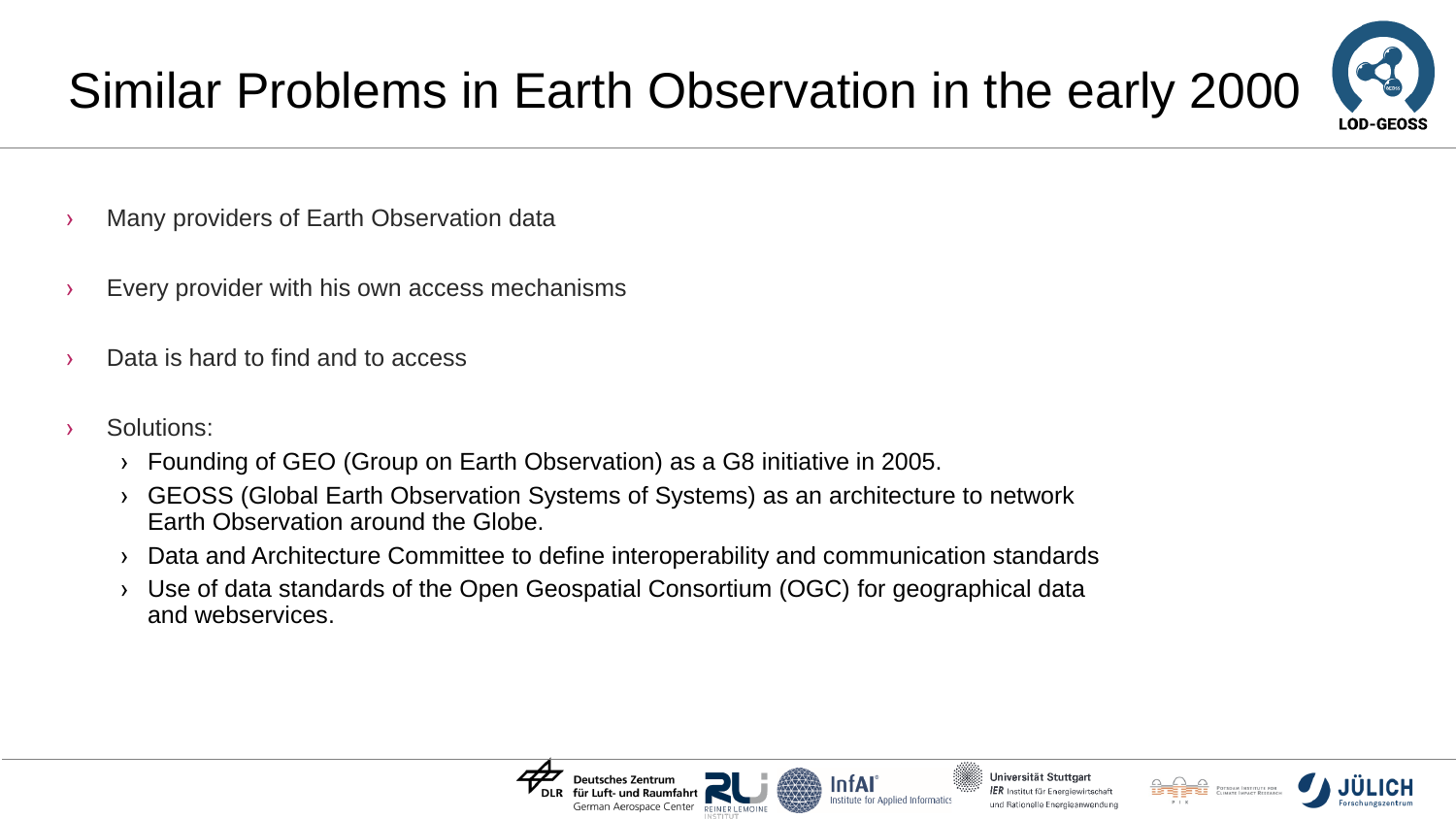# Solution: A Metadata Catalog for Search and Discovery





German Aerospace Center REINER LEMOINE

und Rationelle Energieanwendung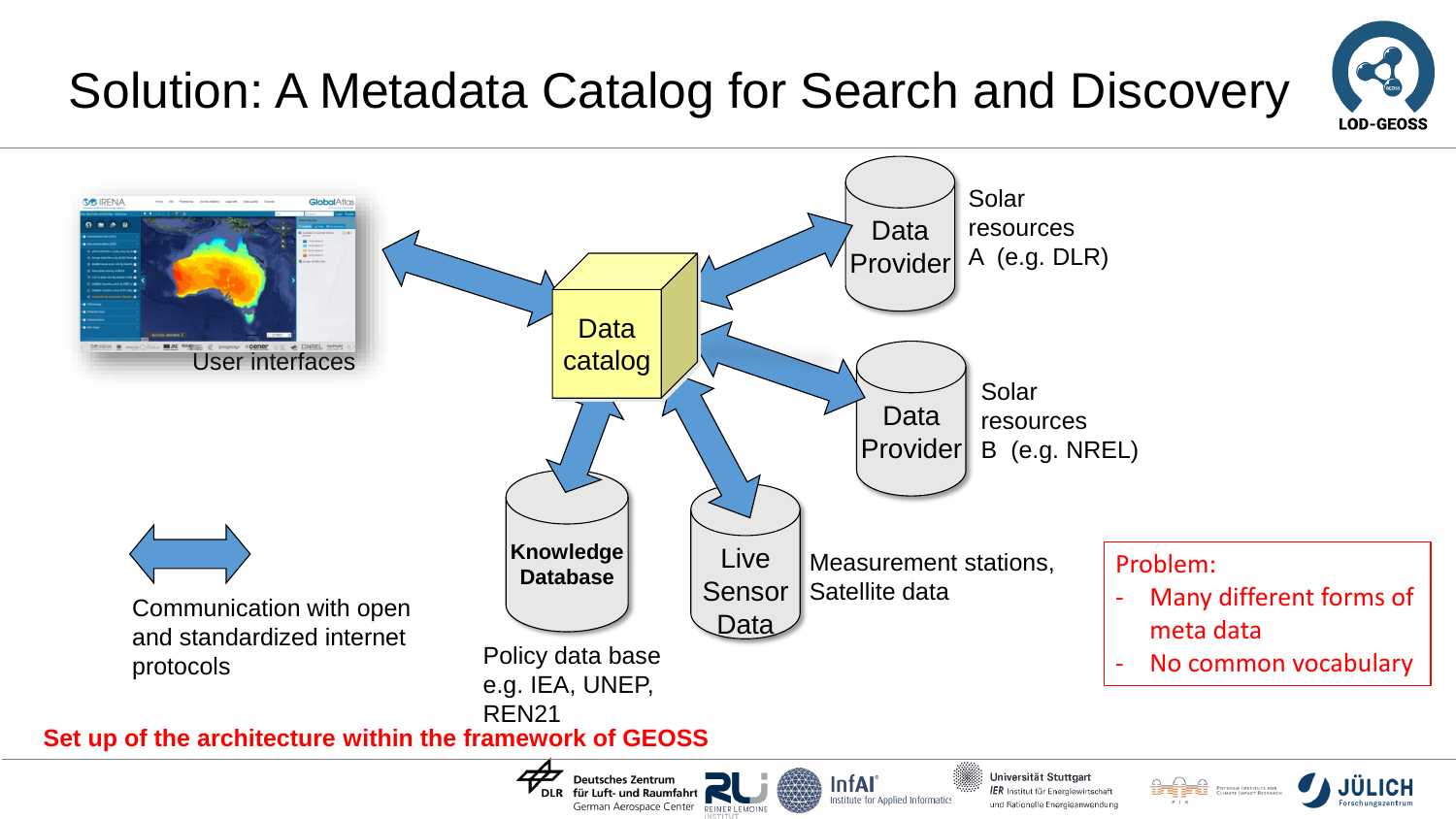## Solution I: A Metadata Catalog



- › A metadata catalog or index harvests the metadata from the available data sources
- › The catalog can be used to discover data
- › Metadata contains descriptive information
- › The metadata contains a URI to the actual data
- › In case of data bases possibly also an API/Interface description

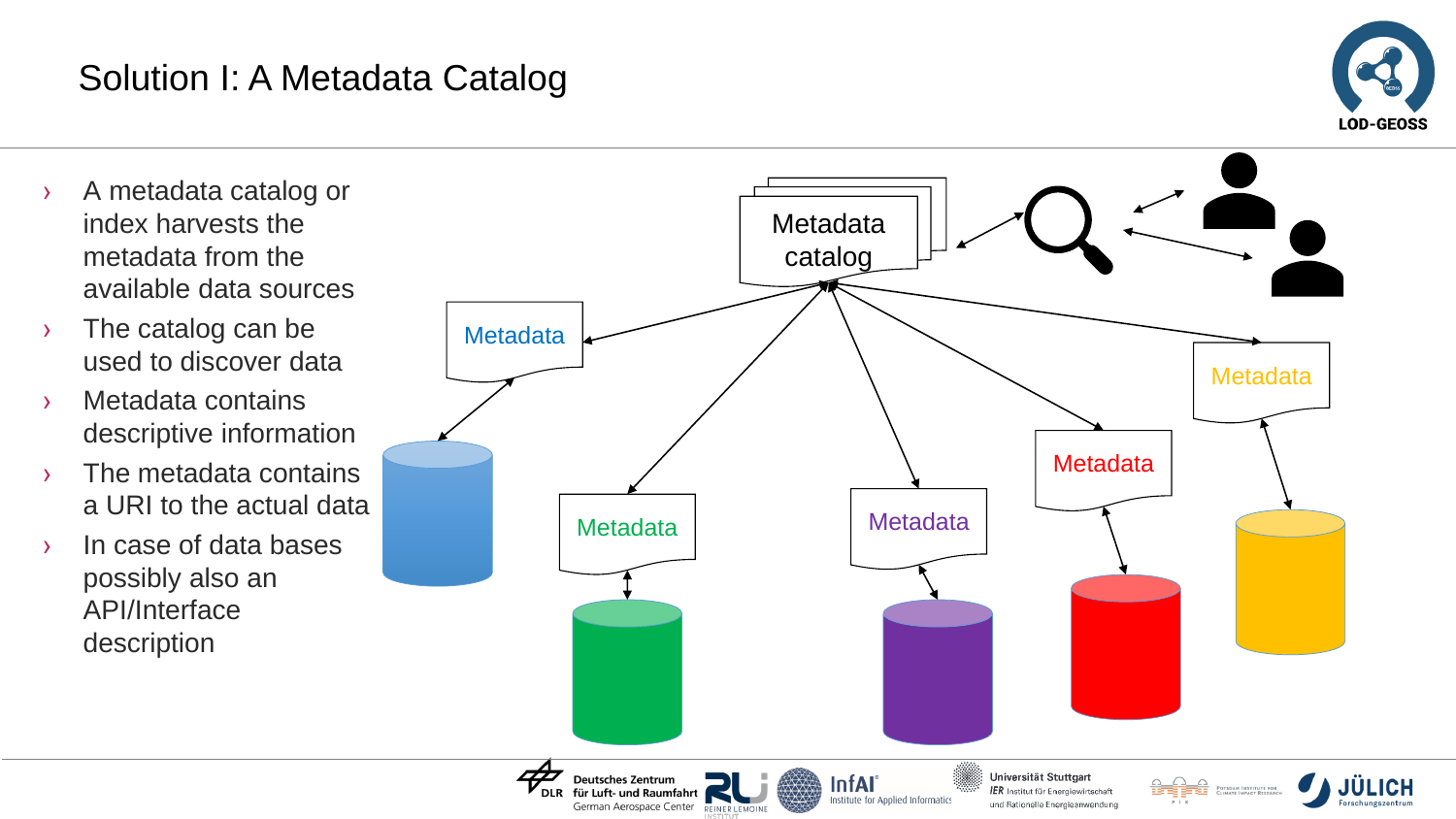

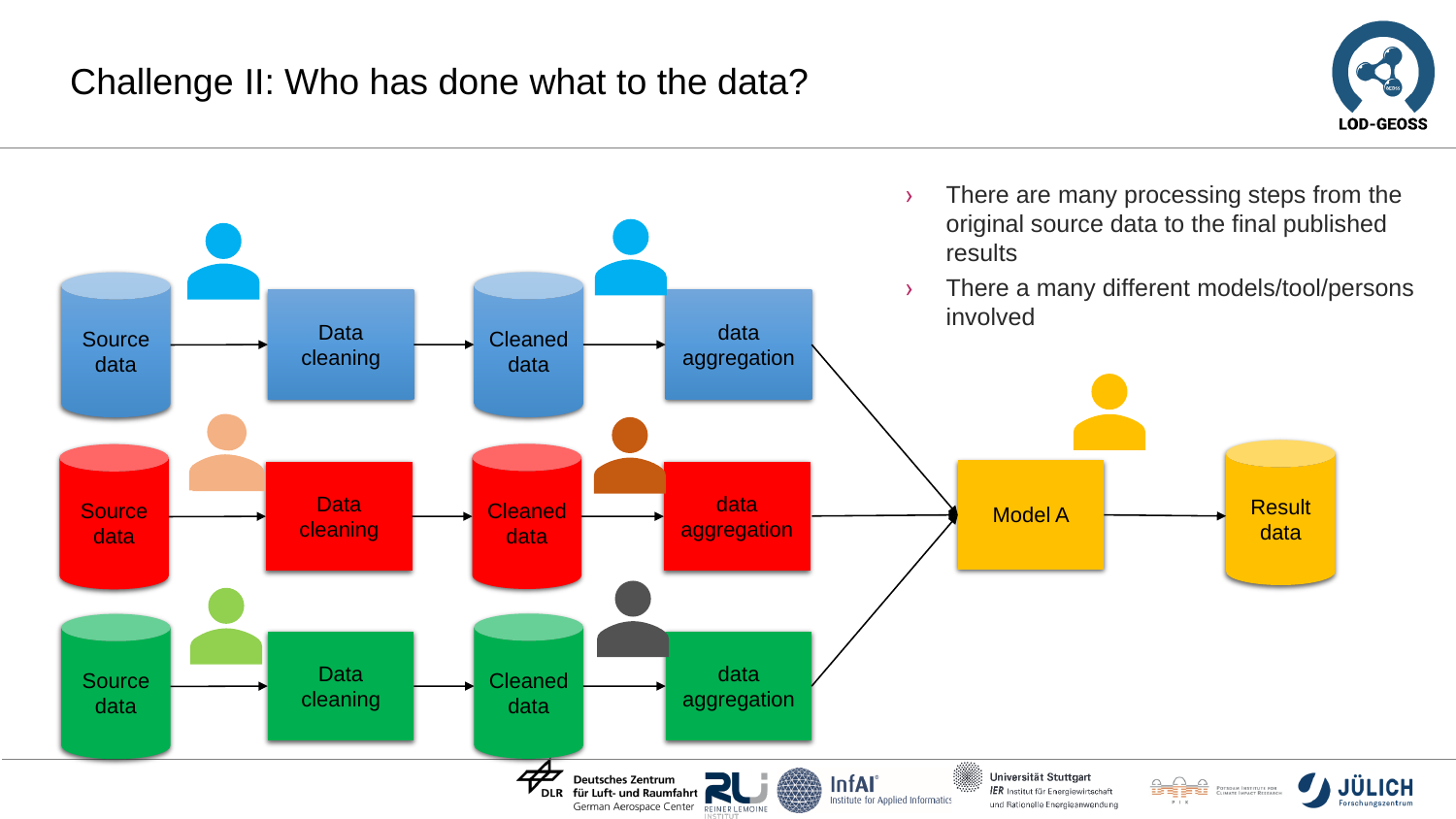# The Databus Platform



Databus is a virtual bus. It can address files on the web and coordinate dataflows based on DataID metadata. No actual data is uploaded to the bus. Decentralized Data Storage



- Unique data identifiers are created by the Databus
- Data sets are linked to their source data through the data ids
- Incremental modifications to data (e.g. people can reuse cleanings or aggregations someone has done before)

Deutsches Zentrum

t- und Raumfahrt

nan Aerospace Center REINER LEMOL

Universität Stuttgart InfAl  ${\it IER}$  Institut für Energiewirtscha und Bationelle Energieanwendung



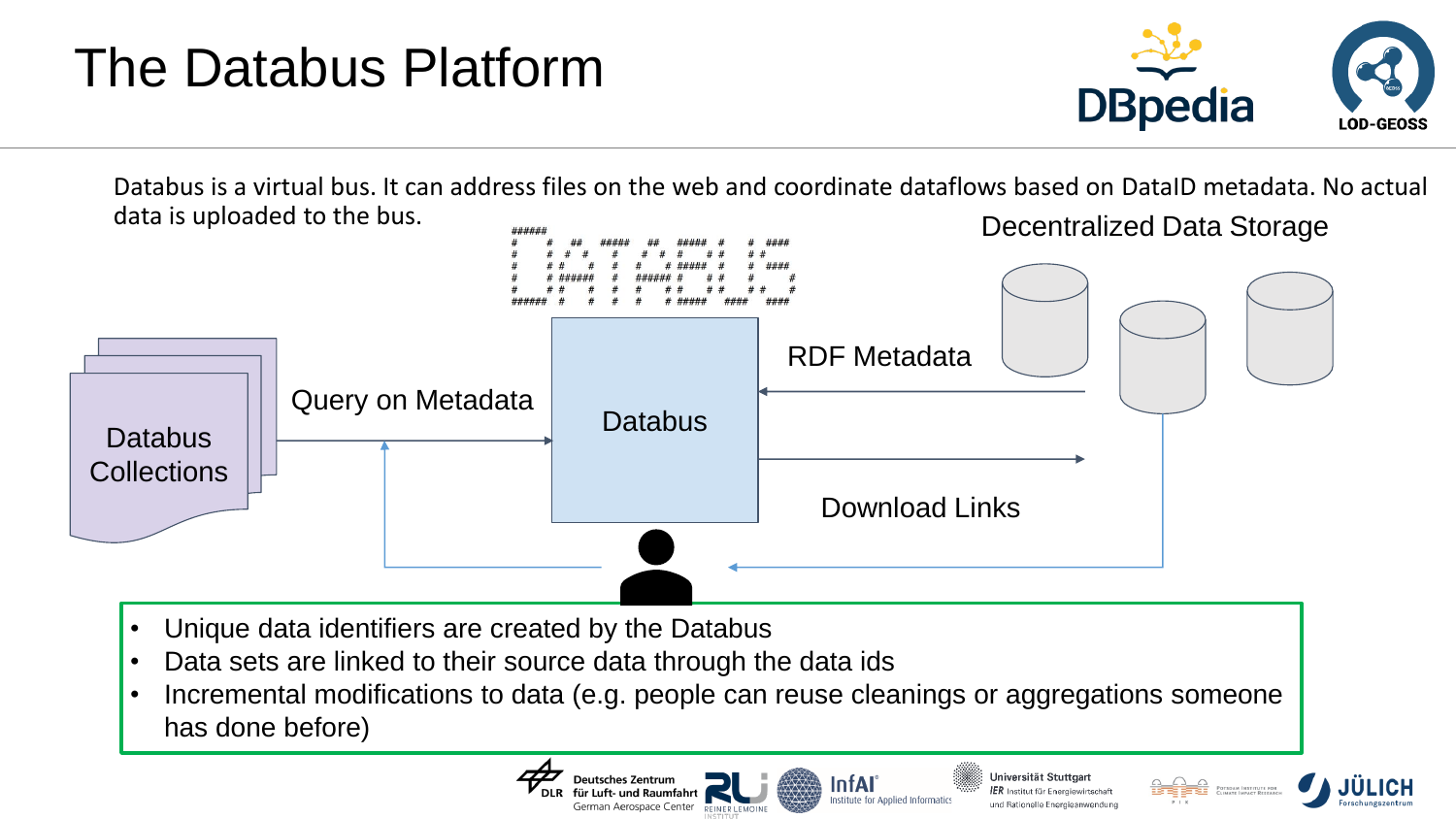## Architecture Concept



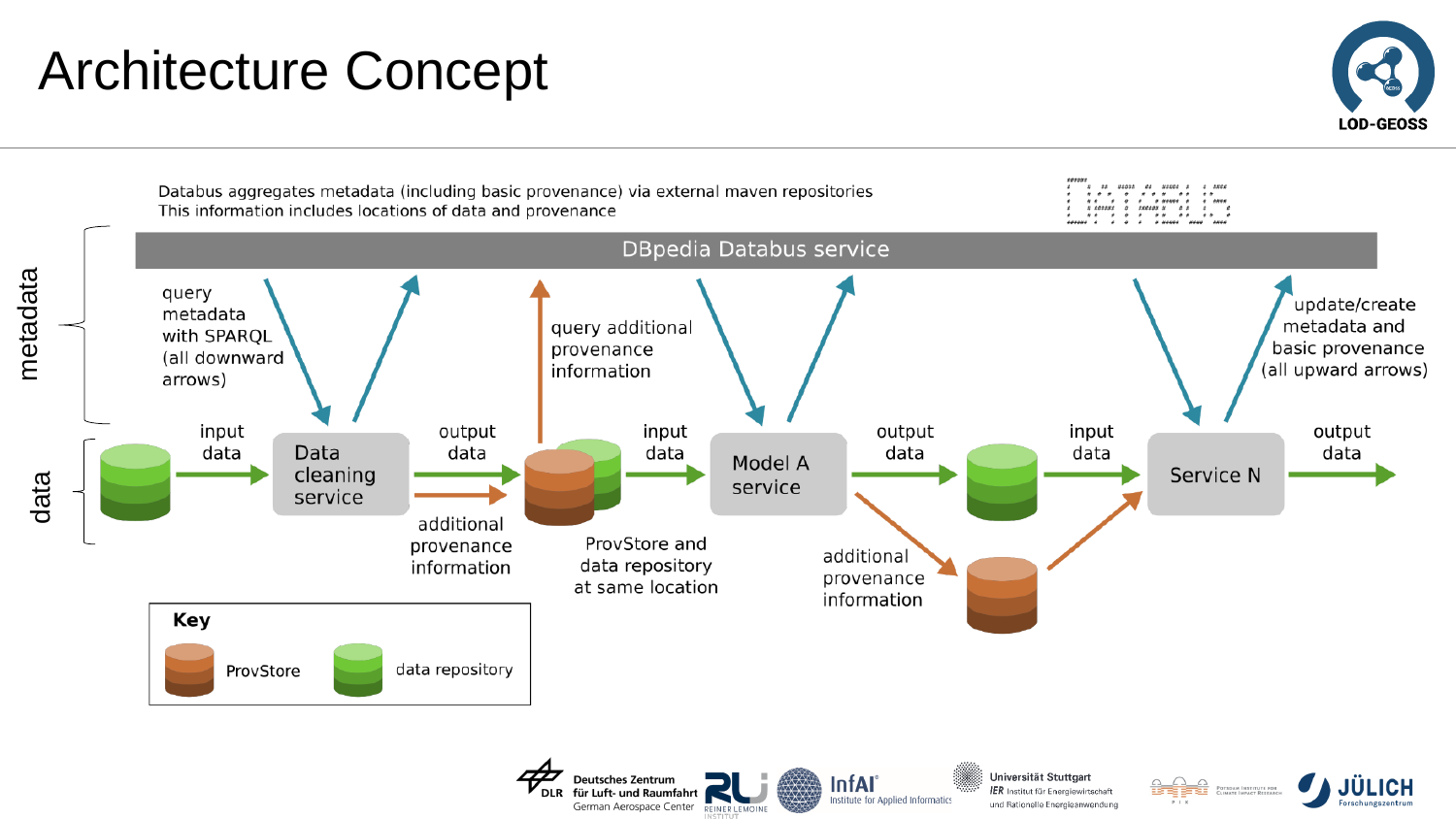

- Each data source comes with its own annotation
- › Example from solar meteorology:
	- › GHI: Global Horizontal Irradiation
	- › Global: Could also be Global Horizontal Irradiation
	- › Direct: Could be Direct Normal Irradiation or Direct Horizontal Irradiation
	- › Surface downward irradiation: The usual term in climate science for what we usually call GHI
- Taxonomies or ontologies create a data language to annotate data
- › **Learning from Linked Open Data: Semantic annotation of the data with the Open Energy Ontology**
- > The domain uses the OEP Metadata string:<https://openenergy-platform.org/tutorials/jupyter/OEMetadata/>
	- › JSON-LD Extension is currently under way, to be released maybe this week, at least within October 2021.





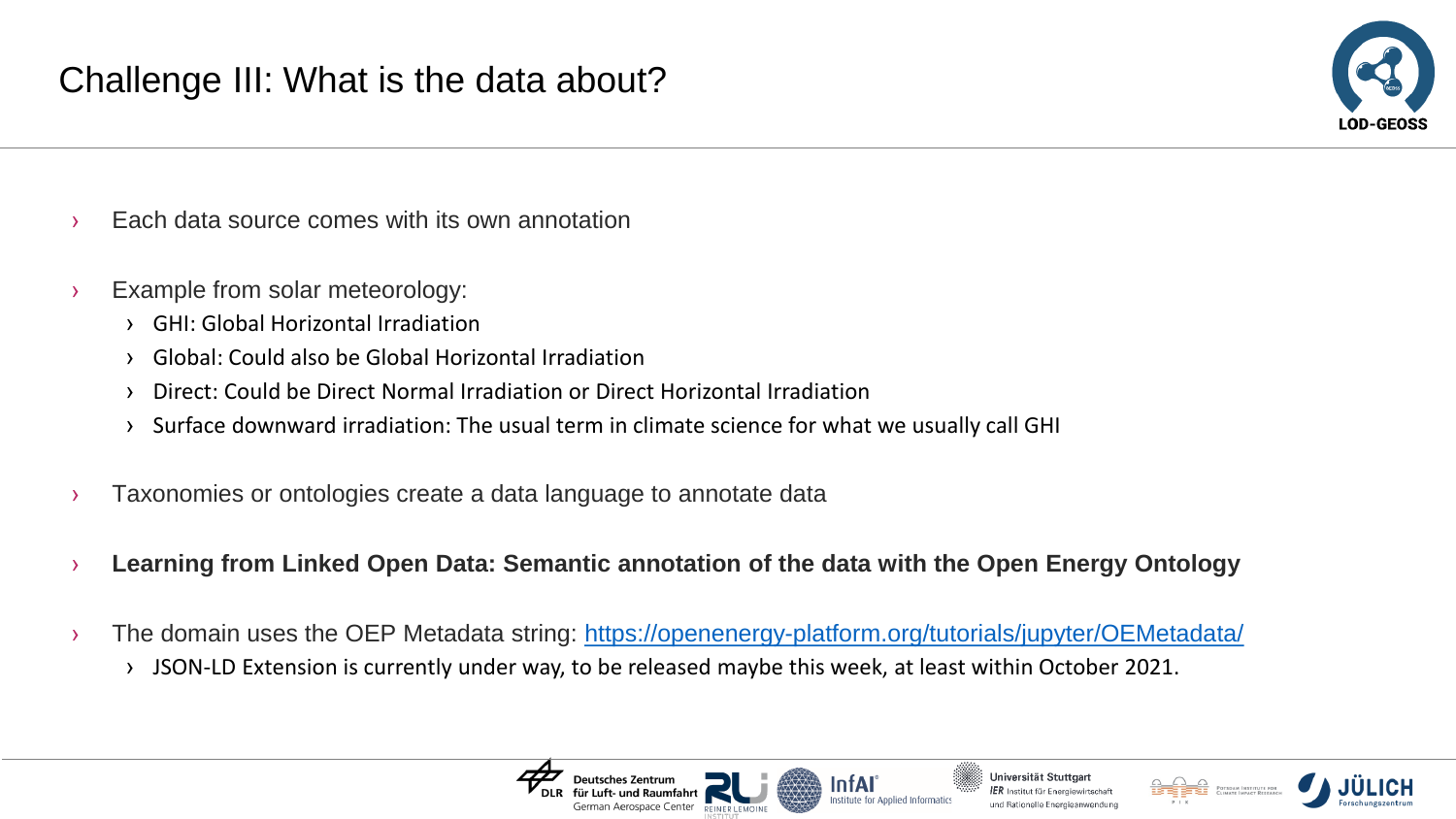#### Demonstrator: Publication of a Data Set Using the databus



› **Goal**: Demonstration of the improved visibility and improved discovery of a data set through the registration in the databus

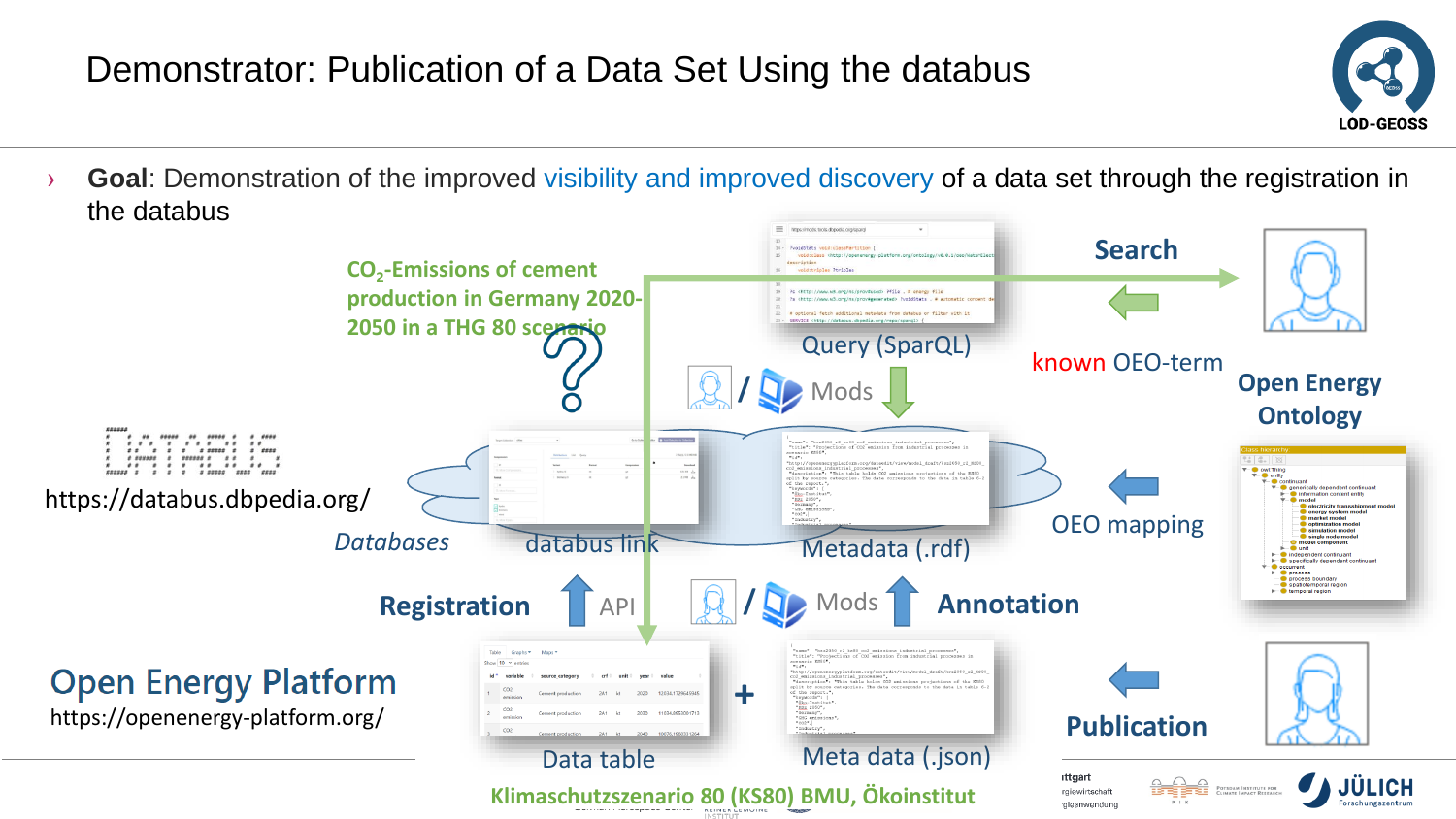#### **Conclusion**



- › The domain of energy systems analysis works with very heterogenous data sets
- Meta data is increasingly used to describe the data
- The databus offers
	- › a service to manage and search registered metadata
	- › Persistent identifies for tracing data processing
- $\rightarrow$  The databus supports the implementation of FAIR principles in the Domain of Energy Systems Analysis
- › **The developed architecture in conjunction with the use of the Open Energy Ontology enables semantic searches for data in the domain of energy systems analysis**
- › **The meta data collection on the databus is something as a domain specific search index for data**
- **Further ressources:** 
	- [https://lod-geoss.github.io](https://lod-geoss.github.io/)
	- [https://databus.dbpedia.org](https://databus.dbpedia.org/)
	- › https://openenergy[platform.org/tutorials/jupyter/OEMetadata/](https://openenergy-platform.org/tutorials/jupyter/OEMetadata/)
	- › [https://openenergy-platform.org/ontology/](https://openenergy-platform.org/tutorials/jupyter/OEMetadata/)